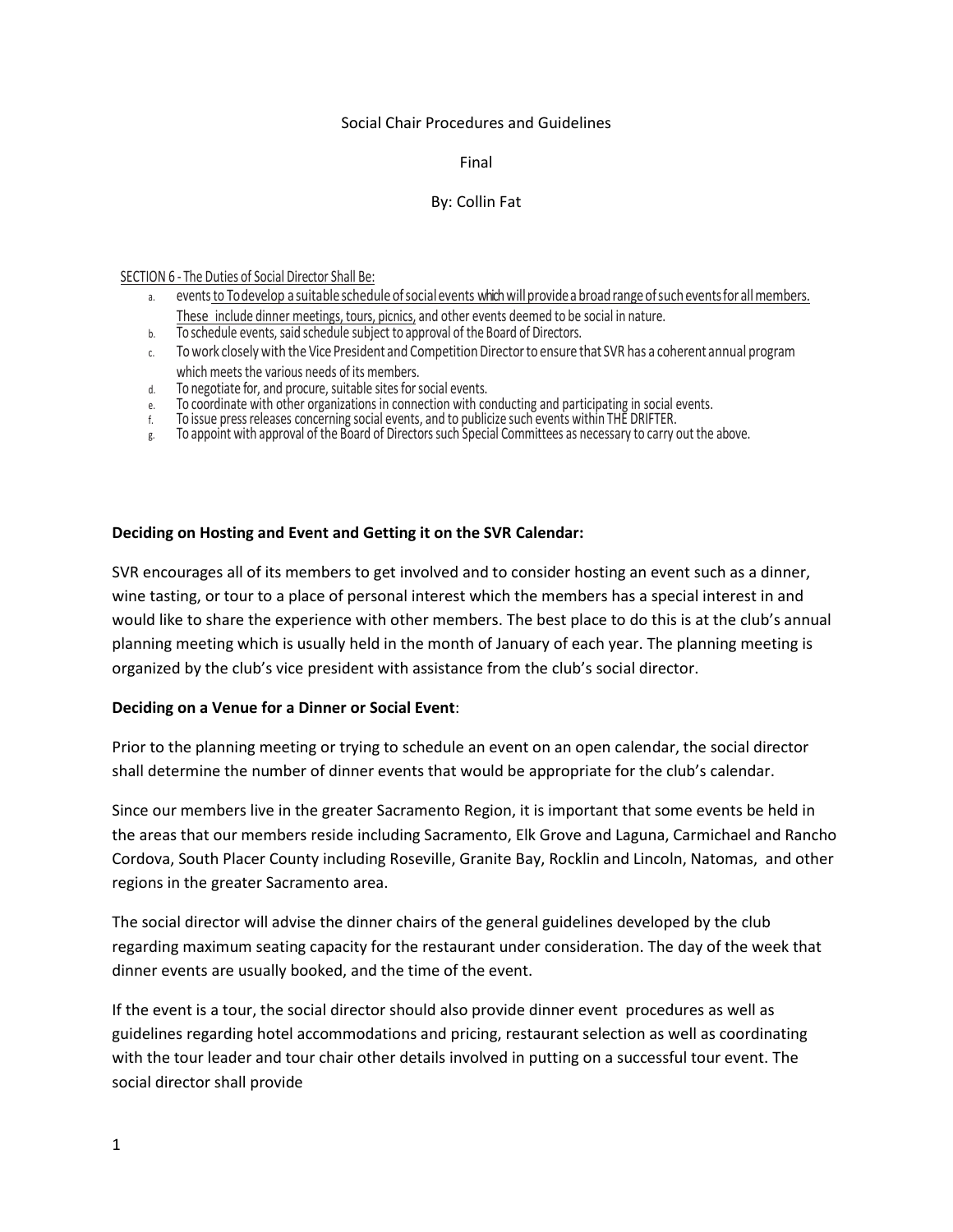- 1. If you are planning a multi-day tour or event, research hotel accommodations and points of interest that could be
- 2. The price point of the restaurant you are considering, plus tax and gratuity. SVR dinner events have ranged in price from \$25 per person to as much as \$75 per person for the club's annual Christmas party.
- 3. The menu selection offered by the restaurant, regardless of type of restaurant, should offer enough choices to please most members. The menu selection is generally limited by each restaurant to 3-5 menu items and should offer at least one vegetarian selection as well as other types of options.
- 4. The restaurant, ideally, should have a private or semi-private facility or banquet room to accommodate our group. This is especially important if you are going to have any announcements or speeches. A sound system should also be considered depending on the acoustics of the room and preference of the speakers.
- 5. Selecting a date and day of the week is very important. Most SVR dinners over the past several years have been scheduled on weekdays. Most restaurants have more options available on weekdays than on a busy weekend. If selecting the event time on a weekday, it is best to schedule the social hour from 6-7 pm with dinner starting at 7pm to allow those that work time to get home, change and make the event. On weekends, you are more flexible.

# **Collecting Reservations and Event Fees:**

- 1. The club does not currently require event or tour chairs to use a particular registration site and gives that decision to the chair. Sites such as Motorsportreg.com are used for event registration by a number of regions in Zone 7 as well as using Constant Contact.
- 2. All event fees will be collected by the event chair. The club currently accepts personal checks, credit cards or cash. However, the club discourages members from sending cash via the mail and may or may not accept credit cards depending on the registration system being used.
- 3. Event fees should take into account room rental, if any, cost of food and beverages including tax and gratuity. It is suggested that the event chair round off the fee to the nearest dollar.
- 4. Event fees should be mailed to the club treasurer no more than 1 week following an event. If more time is required this should be discussed with the club treasurer. Please use the club

# **Event Chair Support:**

- 1. The social chair shall provide support and advice to all event chairs including dinner and social event chairs.
- 2. The chair shall also insure that each event chair submit a budget to the board of directors at least 3 months prior to their event and the chair review the budget prior to submittal.
- 3. Should the event chair not be able to present the budget to the board in person, the social director will present the budget in their absence.
- 4. All contracts should be reviewed by the social chair prior to presenting to the President and treasurer for review and signature. Consideration should be given to the following:
	- a. Cancellation policy and risk to the club